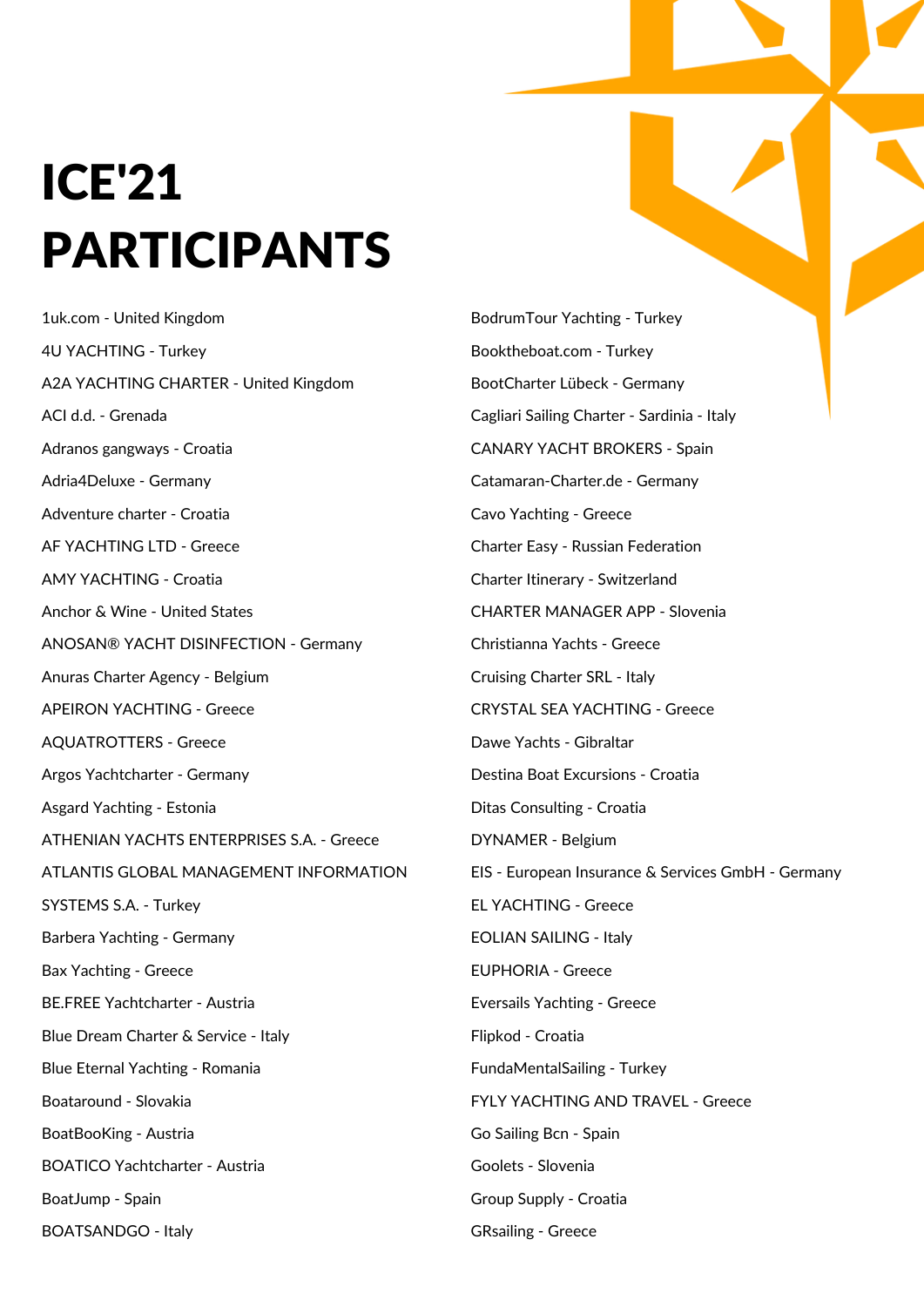## ICE'21 ICE'21 PARTICIPANTS PARTICIPANTS

H2O Luxury Yachts - United States HappyCharter - Germany Hermes Yachting P.C. - Greece Horizon Yachting - Cyprus Icemarket - Croatia ISLAND SAILING - United Kingdom ISTION Yachting LTD - Greece KH+P yachtcharter - Germany KIRIACOULIS MEDITERRANEAN - Greece Kraken Travel - United Kingdom Lagoon Nepa - Greece LEO Yachting - Poland Magic Sailing Charter - Italy MARGEO YACHTS - Greece MASTER YACHTING - Austria Mizzen Yacht Charter - Finland MJ Charter - Bulgaria MMK SYSTEMS- BOOKING MANAGER SYSTEM - Croatia Mondovela srl - Italy More Yachting M.C.P.Y. - Greece MY WAY yacht charter agency - Slovakia MYRENTBOAT - United Kingdom NauSYS™ - Croatia Nauty 360 - Colombia NAVALIA - Italy NAVELA LTD - Croatia NCP & mare -Croatia Nomicos Yachts Ltd - Greece Ocean Rhythm Marine Tourism - China

Octopus Yachting - Greece OMEGASAIL - Greece ORYX Yachting - Austria Pansails - Germany Parallelo 38 Charter - Italy Personality Yachts - Greece Pitter Yachtcharter member of NauticAlliance - Austria PLAVAI BG - Bulgaria PRIMA YACHTING - Greece Race&Cruise - Italy Regatas - Chile RM Croisieres - Martinique SAIL CROATIA - Croatia SAIL IN GREECE - Greece SailChecker - United Kingdom Sailing Race Service Srl - Italy sailingmotion-Yachtcharter - Germany Sailman Yachting - Greece Sailogy Group - Switzerland SAILSENSE Analytics - Belgium SAILWAY CHARTER - Spain SEARADAR - Estonia SeaStar Sailing - Greece Sentinel d.o.o. - Croatia SHAMANDURA CHARTER SRL - Italy SoloMare - Italy SP TRAVEL YACHTING - Greece Stavento Sailing Greece - Greece Studio Disegnat - Croatia